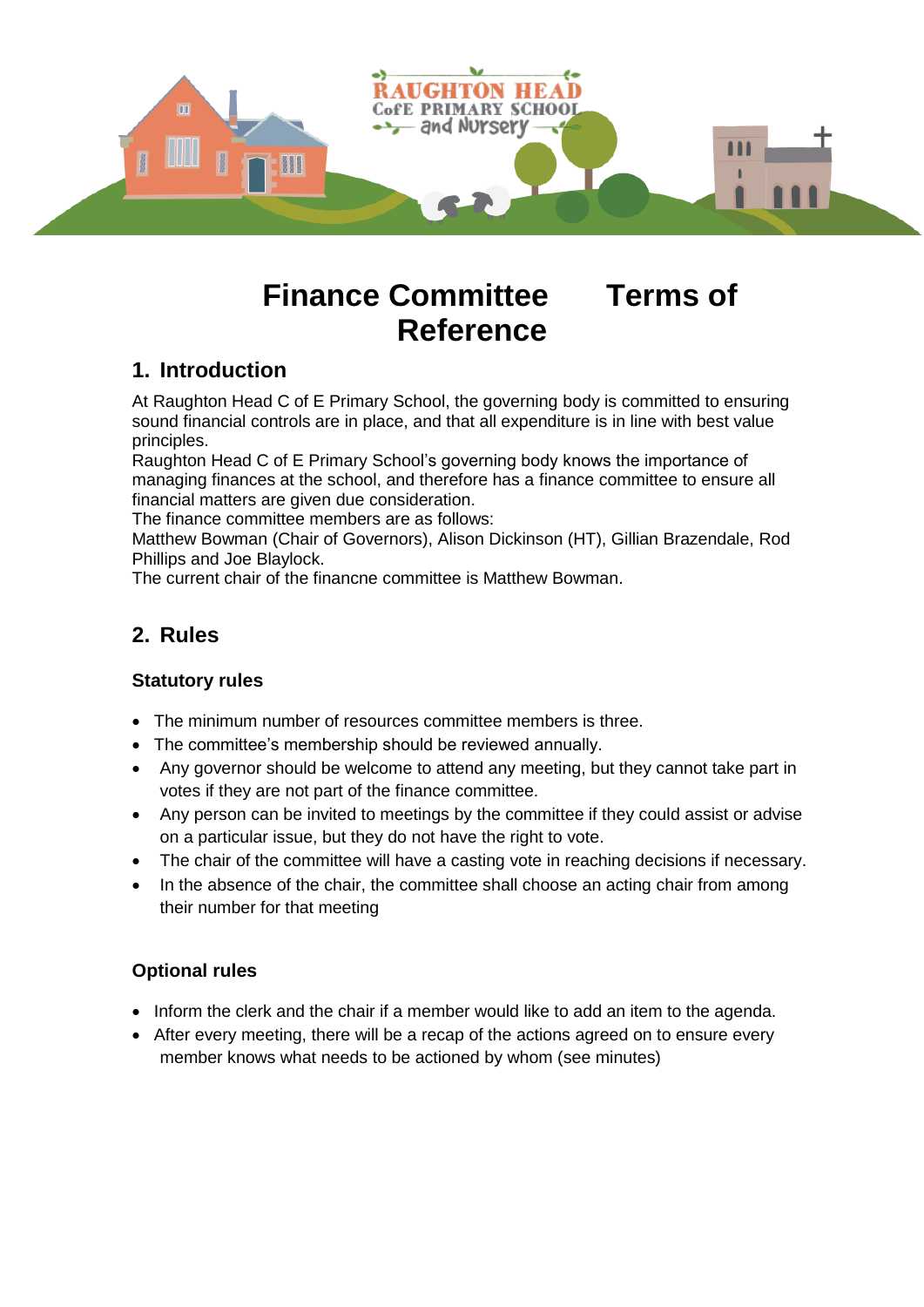# **3. Roles and responsibilities**

#### **The governing body**

Finances for the school need to be managed and approved by the Finance Committee. Budgets are scrutinised by governing bodies through the resources committee, which keeps governors informed of the decision making process and ensures the Headteacher appropriately accounts for the school's spending. It is up to the governors to ensure the school is securing value for money and acting with financial probity. The governing body will:

- Agree, make a record of, and review, the roles and responsibilities of the resources committee and Headteacher.
- Elect resources committee members.
- Set financial aims and objectives for the school.
- Set the policies for achieving Raughton Head C of E Primary School's aims and objectives.
- Support and challenge the school's finances.
- Contact the local authority (LA) and seek approval to overspend where it seems unavoidable.
- Approved decisions are recorded in the minutes.
- Provide a strategic view.
- Act as a critical friend.
- Ensure accountability.

#### **The Finance Committee**

The governing body has delegated responsibilities to the Finance committee in the following areas of financial management:

- Assist towards creating a three-year budget plan which is clearly linked to the school improvement plan
- Maintain and review the finance policy
- Agree levels of delegation for approval by the governing body and record this in the finance policy
- Keep in-school financial procedures under review
- Contribute towards strategic planning of finances
- Assist with the annual budget for approval by the governing body
- Tender for contract services
- Routinely monitor the financial position of the school
- Authorisation of any virement over £25,000
- Review a pay policy for approval by the governing body
- To endorse decisions in respect of service level agreements and insurance

#### **Headteacher**

- The headteacher is responsible for implementing the decisions of the governing body.
- They will advise the governing body and provide the required information that assists them with developing the school's financial plan and the annual budget.
- The headteacher is responsible for ensuring all monies controlled by the school are handled in accordance with LA regulations and sound financial practice.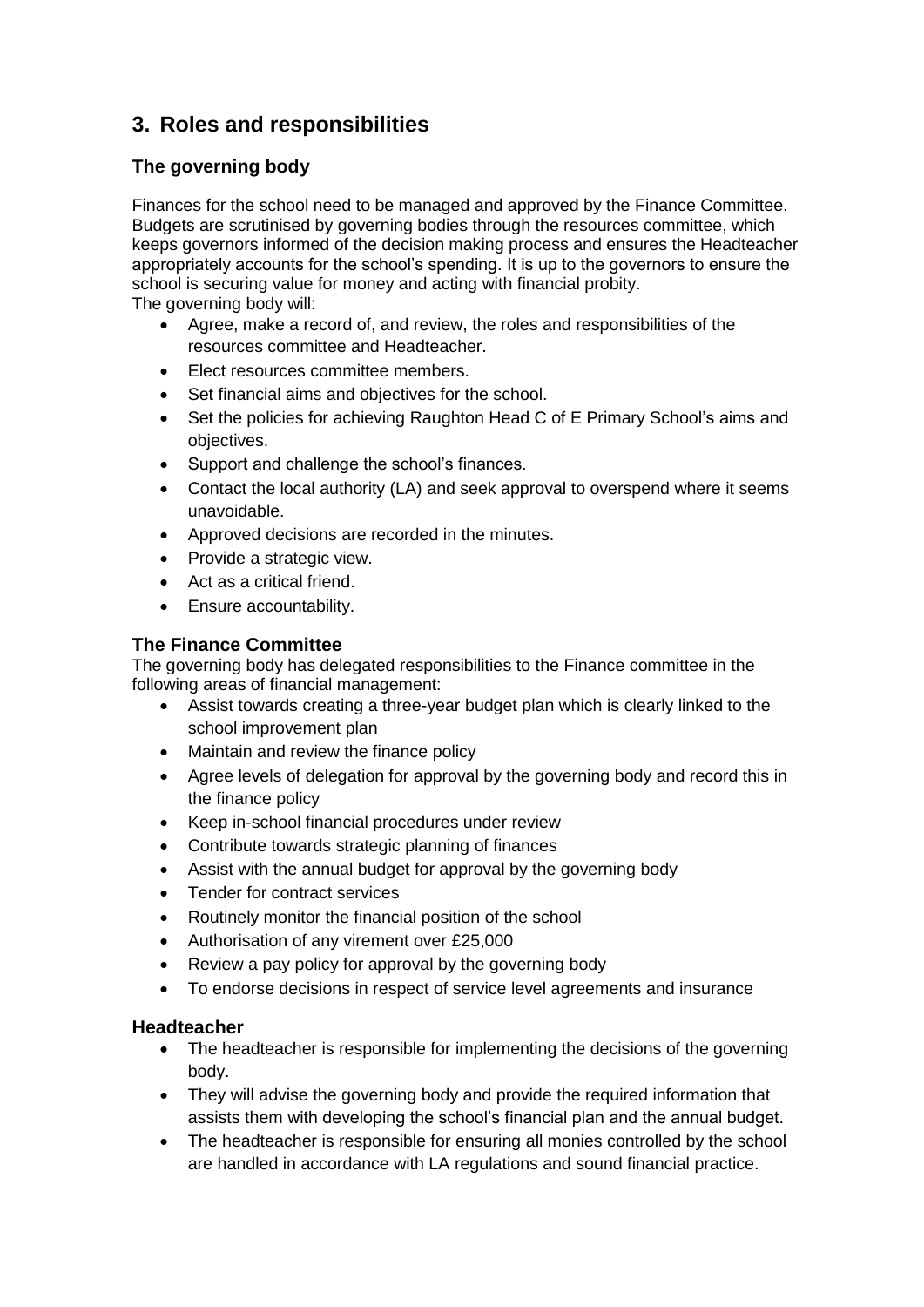- They are responsible for overseeing staff dealing with finances and ensuring procedures are carried out accurately.
- They must make periodic and random checks of procedures.
- The administration of financial procedures may be delegated to the school administrator and the details of this delegation should be recorded in the finance policy.

#### **Bursar (Capita)**

• The Bursar must provide reports on current school accounts to the finance committee

#### **Administrator**

- They must make sure that orders, invoices and other financial documents are processed according to established procedures.
- They are responsible for checking the accuracy of information and providing regular reports to the headteacher and governing body.
- They are responsible for the office computer system and all financial and personnel papers. They must ensure that only authorised staff members have access to personnel files, and that arrangements for staff to access their own files are in place.
- They are responsible for maintaining a list of all assets.
- They will maintain a list of all accounts and the signatories for each.
- They will check monthly statements and look into possible errors.
- They will advise the headteacher on matters of financial administration.

#### **Other members of staff**

• Members of the teaching and non-teaching staff are encouraged to alert the headteacher or any governor if areas of concern arise in respect of the school's financial affairs.

# **4. Internal financial controls**

To ensure sound financial control, school monies are to be properly monitored in accordance with the principles below:

- The person requiring a product or service will request an internal order.
- The headteacher/administrator will check the budget and authorise the raised order.
- The administrator will process the order and sign up for the receipt of goods.
- Goods received are checked against each order by the person requiring them.
- The administrator will process the invoice and update accounts.
- There are two authorised signatories: Alison Dickinson and Rachel Graham.
- All school cheques must have two signatures. Cheques must not be presigned and only manuscript signatures must be used.
- Accounting records should be securely stored and only authorised staff should have access to them.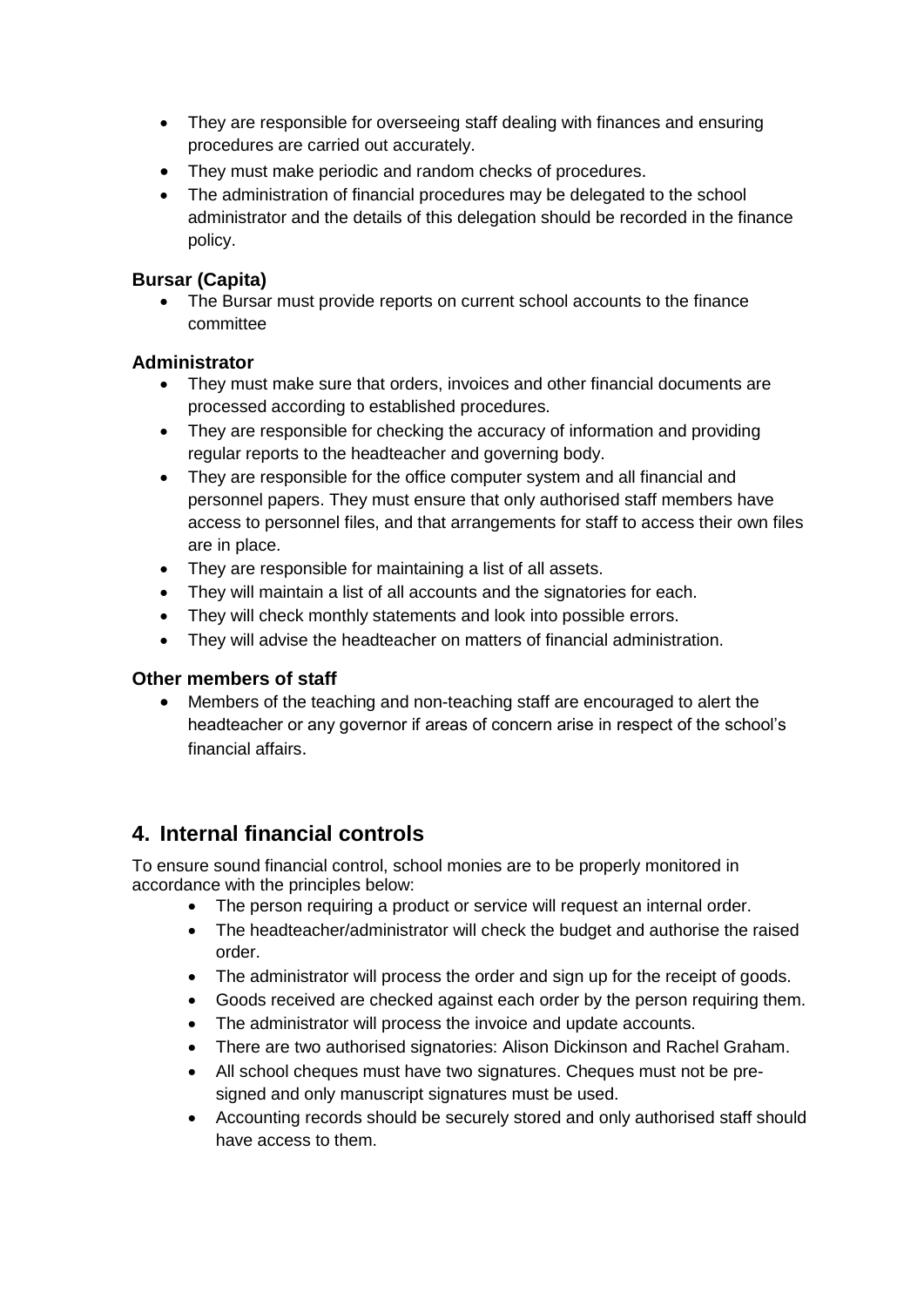• Monies kept in the school must be secured safely in a locked filing cabinet and must not exceed £300.

| <b>Member of staff</b> | <b>Cheques</b> | <b>Orders</b> | <b>Payments</b> | Inventory                           |
|------------------------|----------------|---------------|-----------------|-------------------------------------|
| Alison Dickinson       | Signing        | Signing       | Authorising     | Authorising write-<br>offs          |
| Rachel Graham          | Signing        | Preparing     | Processing      | Administration and<br>annual report |

#### **5. Financial planning**  $h_{\rm min}$

The finance committee should endeavour to:

- To review adopt and monitor all financial policies, including charging and remissions
- To establish and maintain a three year financial plan, taking into account the SI Plan, projected roll and information about future budgets
- To make decisions in respect of significant service level agreements

*The base budget includes a list of guaranteed items, including:*

- *The value of any contracts awarded by the school*
- *Appropriate numbers of teaching staff*
- *Non-teaching assistants, including office staff, controllers and other staff at an agreed level*
- *Supply cover to an expected level*
- *Building requirements as set out in the school improvement plan*
- *Insurances, as agreed by the governors*
- *Energy units based on the previous year's figures and the inflation element*
- *Any other commitments*

### **6. Financial Monitoring**

- To monitor the income and expenditure throughout the year
- To receive termly budget monitoring reports from the Headteacher
- To report back to the full governing body and to alert them of any potential problems at an early date
- To review, complete and submit the School Financial Value Standard (SFVS)
- To undertake any remedial action identified as part of the SFVS
- To receive and act upon any issues identified by a local authority audit

### **7. Premises**

- To provide support and guidance for the governing body and headteacher on all matters relating to the maintenance and development of the premises and grounds, including Health and Safety
- To ensure that an annual inspection of the premises and grounds takes place and a report is received identifying any issues
- To inform the governing body of a proposed order of priorities for maintenance and development, for approval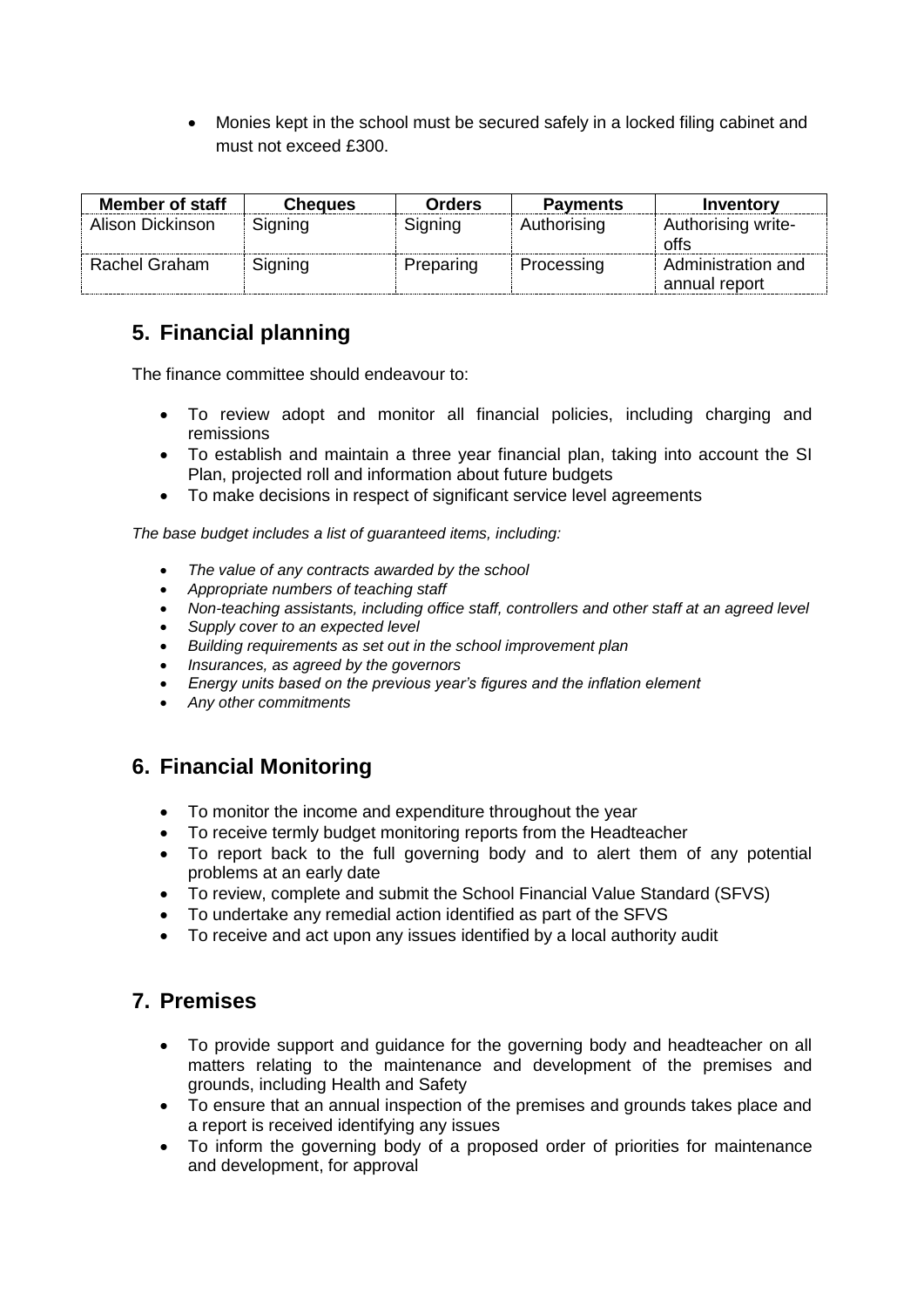- To create a project committee where necessary to oversee any major developments
- To establish and keep under review an accessibility plan
- To review, adopt and monitor a Health and Safety policy

## **8. Staffing**

- To ensure that the school is staffed sufficiently for the fulfilment of the school improvement plan and the effective operation of the school
- To establish and oversee the operation of the school's appraisal policy including the arrangements and operation of the school's appraisal procedures for the Headteacher
- To establish a pay policy for all categories of staff and review it as necessary
- In consultation with staff to oversee any process leading to staff reductions
- To establish the annual and longer term salary budgets and other costs relating to personnel e.g.training
- To monitor approved procedures for staff discipline and grievance and ensure that staff are kept informed of these

Reviewed: October 2020

Approved by governing body on: \_\_\_\_\_\_\_\_\_\_\_\_\_\_\_\_\_\_\_\_\_\_\_\_\_\_\_

Headteacher: **Website and the set of the set of the set of the set of the set of the set of the set of the set of the set of the set of the set of the set of the set of the set of the set of the set of the set of the set o** 

Chair of governors: \_\_\_\_\_\_\_\_\_\_\_\_\_\_\_\_\_\_\_\_\_\_\_\_\_\_\_\_\_\_

**Appendix 1: Finance committee monthly planner**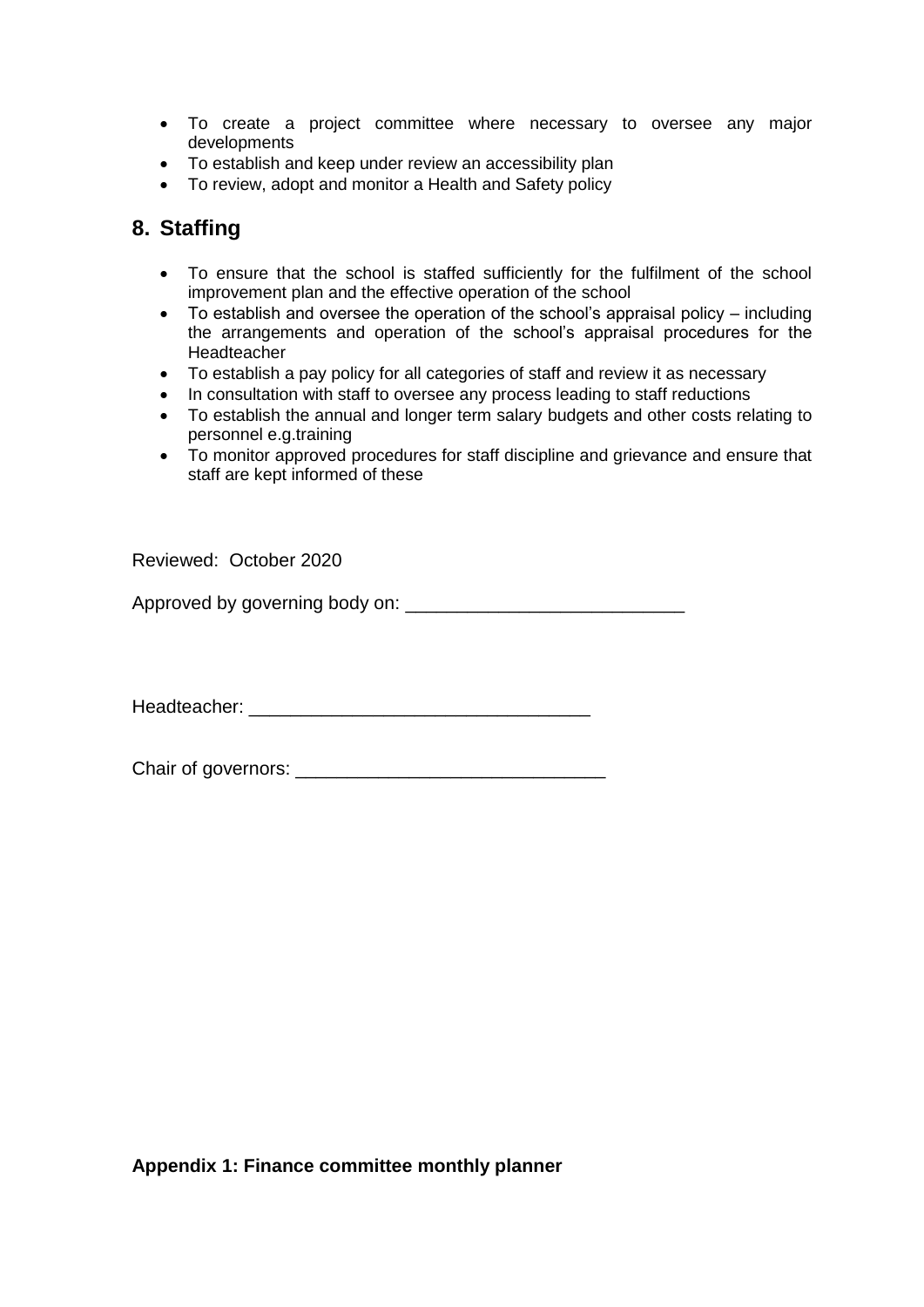Rows in grey denote an activity where the governing body will delegate to the finance committee to consider and report back.

Rows in white denote a duty for the headteacher and other staff to take care of, and the finance committee should be aware of these procedures.

| <b>Month</b>          | <b>Activity</b>                                          | <b>Notes</b>                                                                                                                                                                                                                                                                | <b>By whom</b>                                                                            |
|-----------------------|----------------------------------------------------------|-----------------------------------------------------------------------------------------------------------------------------------------------------------------------------------------------------------------------------------------------------------------------------|-------------------------------------------------------------------------------------------|
| Jan                   | <b>PLASC survey</b>                                      | This survey takes place on the<br>third Thursday in January. The<br>data collected is used as a<br>basis for calculating budget<br>share.                                                                                                                                   |                                                                                           |
| Jan                   | <b>Budget planning</b>                                   | Continue to develop the<br>working budget for the next<br>financial year.                                                                                                                                                                                                   | Headteacher, SBM                                                                          |
| <b>Jan</b>            | Third quarterly return                                   | Summary of expenditure and<br>income from 1 April to 30<br>December.                                                                                                                                                                                                        | Prepared by the<br>SBM, signed off by<br>the chair of<br>governors/resources<br>committee |
| <b>Jan</b>            | Income and<br>expenditure summary                        | A monthly income and<br>expenditure report for the<br>headteacher.                                                                                                                                                                                                          | <b>SBM</b>                                                                                |
| Jan                   | <b>VAT</b> return                                        | The monthly VAT return to be<br>submitted.                                                                                                                                                                                                                                  | Prepared by the<br>SBM, signed by the<br>headteacher                                      |
| Feb                   | Review service level<br>agreements/bought in<br>services | Review services by<br>Maintenance Contracts and<br>Service Level Agreements prior<br>to contract renewal. If the<br>service is provided by an<br>external contractor and the cost<br>is over £10,000 over a four<br>year period, comparative<br>quotations should be found. | <b>Resources</b><br>committee and<br>governing body                                       |
| <b>Feb</b>            | <b>Best value</b>                                        | Confirm any new contracts are<br>in-line with best value and<br>contract procedural rules.                                                                                                                                                                                  | <b>Resources</b><br>committee and<br>governing body                                       |
| <b>Feb</b>            | Lettings policy                                          | This policy is due for renewal.                                                                                                                                                                                                                                             | <b>Resources</b><br>committee and<br>governing body                                       |
| <b>Feb</b>            | Charging policy                                          | This policy is due for renewal.                                                                                                                                                                                                                                             | <b>Resources</b><br>committee and<br>governing body                                       |
| <b>Feb</b>            | Debt policy                                              | This policy is due for renewal.                                                                                                                                                                                                                                             | <b>Resources</b><br>committee and<br>governing body                                       |
| <b>Spring</b><br>term | <b>Committee meeting</b>                                 | Hold the Spring meeting.                                                                                                                                                                                                                                                    | <b>Finance</b><br>committee                                                               |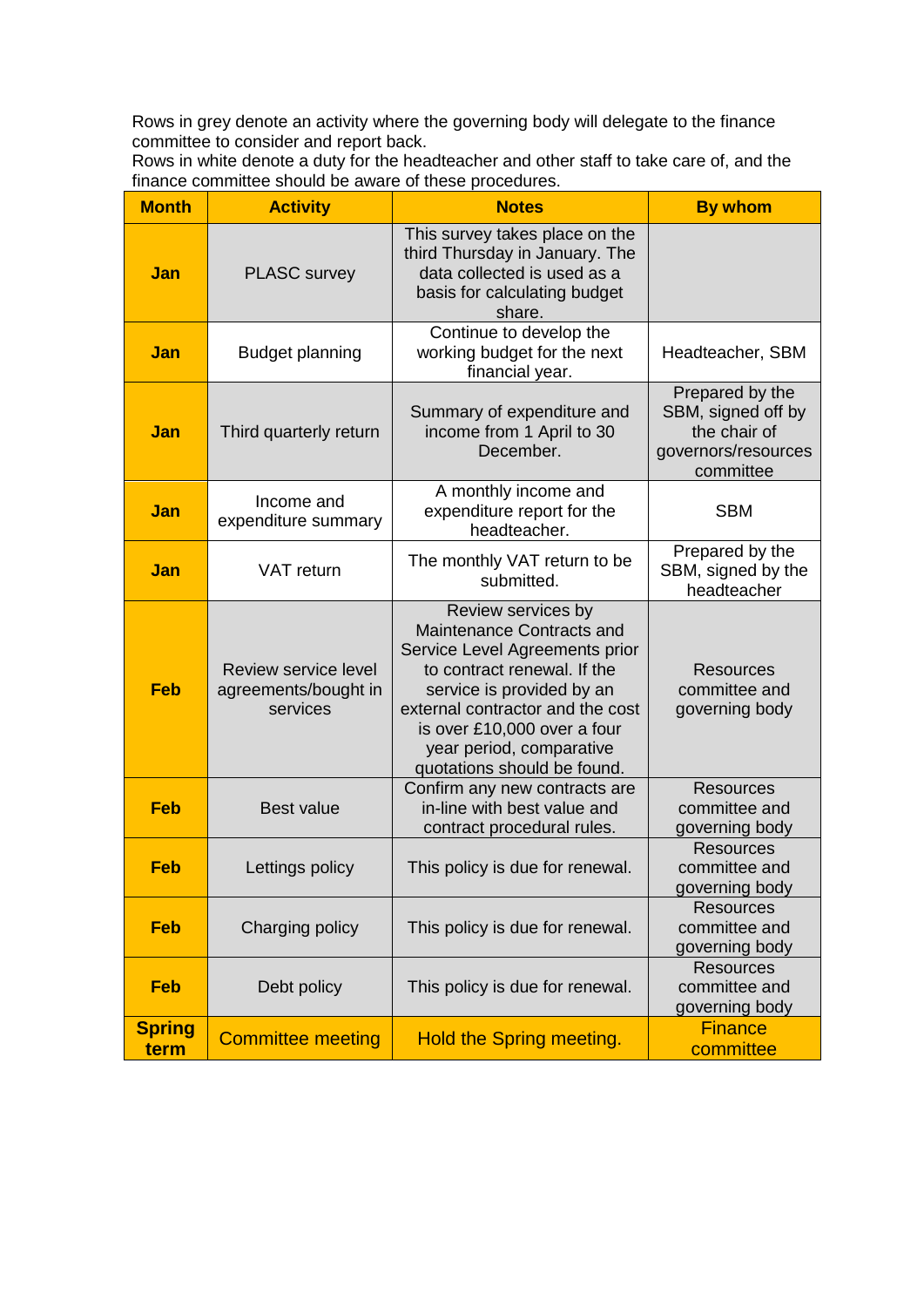| <b>Feb</b>            | Income and<br>expenditure summary                                         | A monthly income and<br>expenditure report for the<br>headteacher.                                                                                                                                       | <b>SBM</b>                                           |
|-----------------------|---------------------------------------------------------------------------|----------------------------------------------------------------------------------------------------------------------------------------------------------------------------------------------------------|------------------------------------------------------|
| <b>Feb</b>            | VAT return                                                                | The monthly VAT return to be<br>submitted.                                                                                                                                                               | Prepared by the<br>SBM, signed by<br>the headteacher |
| <b>Mar</b>            | <b>Budget share</b><br>received                                           | The school will receive final<br>confirmation for the next financial<br>year's budget from the LA. The<br>headteacher and SBM prepare<br>the budget for the forthcoming<br>year and the three year plan. | Headteacher,<br><b>SBM</b>                           |
| <b>Mar</b>            | Income and<br>expenditure summary                                         | A monthly income and<br>expenditure report for the<br>headteacher.                                                                                                                                       | <b>SBM</b>                                           |
| <b>Mar</b>            | VAT return                                                                | The monthly VAT return to be<br>submitted.                                                                                                                                                               | Prepared by the<br>SBM, signed by<br>the headteacher |
| Apr                   | Scheme for financing<br>schools                                           | A copy of the scheme is received<br>from the LA and the school needs<br>to ensure their procedures are in-<br>line with this scheme.                                                                     | Finance<br>committee and<br>governing body           |
|                       | Out-turn report                                                           | Governors consider the out-turn<br>from the previous financial year<br>and agree the next steps.                                                                                                         | Finance<br>committee and<br>governing body           |
| Apr                   | CFR2 return<br>submitted                                                  | An income/expenditure account<br>for the previous financial year is<br>prepared according to statutory<br>headings and sent to the LA.                                                                   | <b>SBM</b>                                           |
| Apr                   | School fund (private<br>fund) account                                     | An annual income/expenditure<br>account for the school's private<br>funds are prepared and audited.                                                                                                      | <b>Resources</b><br>committee and<br>governing body  |
| Apr                   | <b>Statement of internal</b><br>control                                   | At the end of each financial year,<br>the committee needs to consider<br>the statement of internal control.                                                                                              | <b>Resources</b><br>committee and<br>governing body  |
| Apr                   | Risk assessment of<br>the school's financial<br>process and<br>procedures | The committee should consider<br>and complete a risk assessment<br>if a financial audit has not been<br>undertaken this year.                                                                            | Resources<br>committee                               |
| Apr                   | Income and<br>expenditure summary                                         | A monthly income and<br>expenditure report for the<br>headteacher.                                                                                                                                       | <b>SBM</b>                                           |
| Apr                   | VAT return                                                                | The monthly VAT return to be<br>submitted.                                                                                                                                                               | Prepared by the<br>SBM, signed by<br>the headteacher |
| <b>Summer</b><br>term | <b>Committee meeting</b>                                                  | Hold the Summer meeting.                                                                                                                                                                                 | <b>Resources</b><br>committee                        |
| <b>May</b>            | Section 251<br>statement                                                  | LA distributes Section 251 budget<br>statement.                                                                                                                                                          | <b>Resources</b><br>committee                        |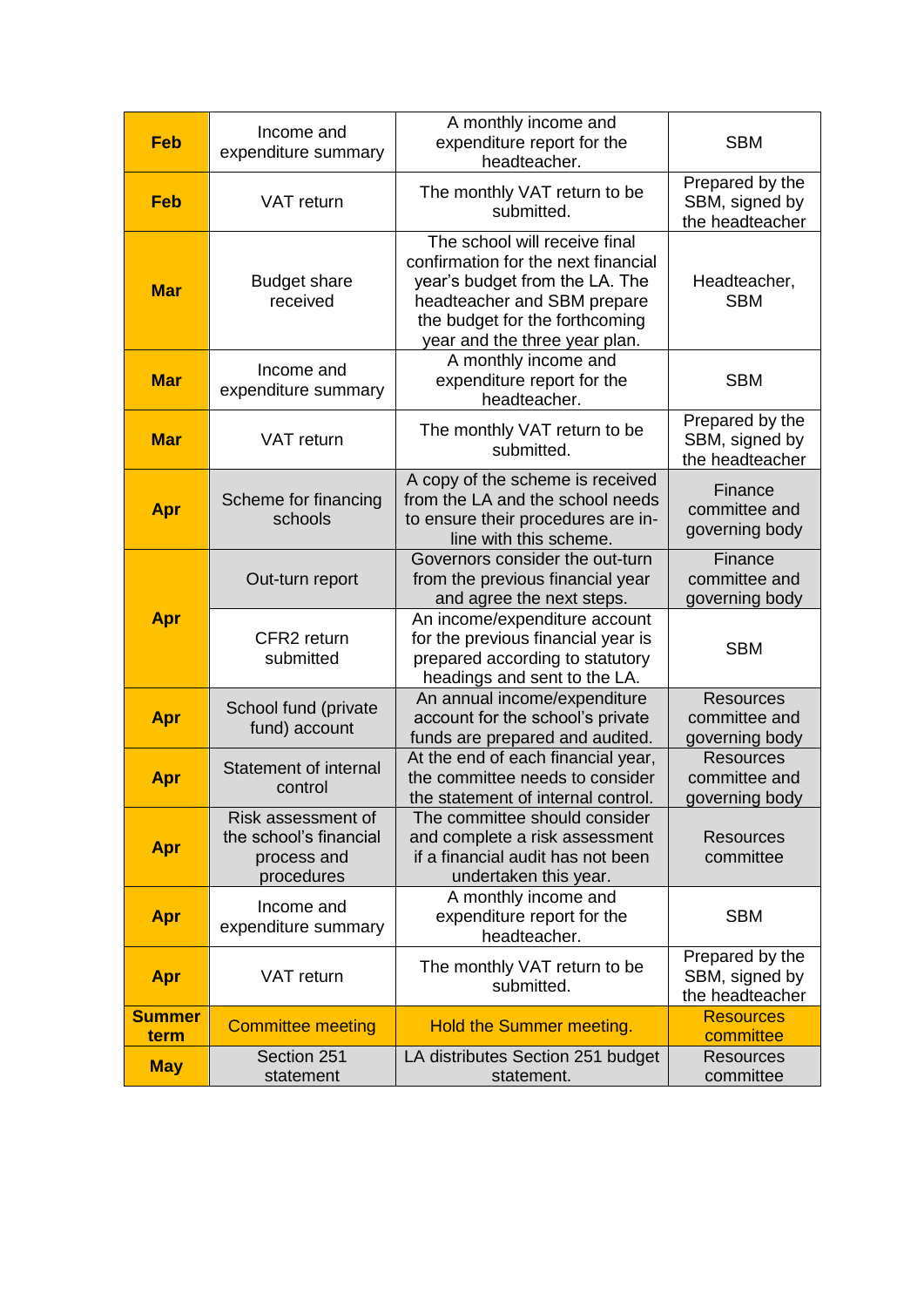| <b>May</b> | <b>School balances</b>                       | Governors receive and consider<br>the use of surplus balances.                                       | Resources<br>committee and<br>governing body                                            |
|------------|----------------------------------------------|------------------------------------------------------------------------------------------------------|-----------------------------------------------------------------------------------------|
| <b>May</b> | 3 year financial plan<br>and budget approval | Governors receive and consider<br>the budget for the next year and<br>the three year financial plan. | <b>Resources</b><br>committee and<br>governing body                                     |
| <b>May</b> | Income and<br>expenditure summary            | A monthly income and<br>expenditure report for the<br>headteacher.                                   | <b>SBM</b>                                                                              |
| <b>May</b> | <b>VAT</b> return                            | The monthly VAT return to be<br>submitted.                                                           | Prepared by the<br>SBM, signed by<br>the headteacher                                    |
| Jun        | 'Use of balances'<br>return                  | Submitted to the LA.                                                                                 | <b>Resources</b><br>committee and<br>then governing<br>body                             |
| Jun        | Income and<br>expenditure summary            | A monthly income and<br>expenditure report for the<br>headteacher.                                   | <b>SBM</b>                                                                              |
| Jun        | <b>VAT</b> return                            | The monthly VAT return to be<br>submitted.                                                           | Prepared by the<br>SBM, signed by<br>the headteacher                                    |
| Jul        | First quarterly return                       | Summary of income and<br>expenditure from 1 April to 30<br>June.                                     | Prepared by<br>SBM, sign off by<br>the chair of<br>governors/<br>resources<br>committee |
| Jul        | Income and<br>expenditure summary            | A monthly income and<br>expenditure report for the<br>headteacher.                                   | <b>SBM</b>                                                                              |
| Jul        | VAT return                                   | The monthly VAT return to be<br>submitted.                                                           | Prepared by the<br>SBM, signed by<br>the headteacher                                    |
| Aug        | VAT return                                   | The monthly VAT return to be<br>submitted.                                                           | Prepared by the<br>SBM, signed by<br>the headteacher                                    |
| <b>Sep</b> | School improvement<br>plan                   | This plan should be approved by<br>the full governing body.                                          | Headteacher                                                                             |
| <b>Sep</b> | Benchmarking data                            | Present the benchmarking data<br>at the Spring committee<br>meeting.                                 | Finance<br>committee                                                                    |
| <b>Sep</b> | Income and<br>expenditure summary            | A monthly income and<br>expenditure report for the<br>headteacher.                                   | <b>SBM</b>                                                                              |
| <b>Sep</b> | VAT return                                   | The monthly VAT return to be<br>submitted.                                                           | Prepared by the<br>SBM, signed by<br>the headteacher                                    |
| Oct        | Out-turn budget<br>statement                 | Formal confirmation of previous<br>years' spending.                                                  | Finance<br>committee                                                                    |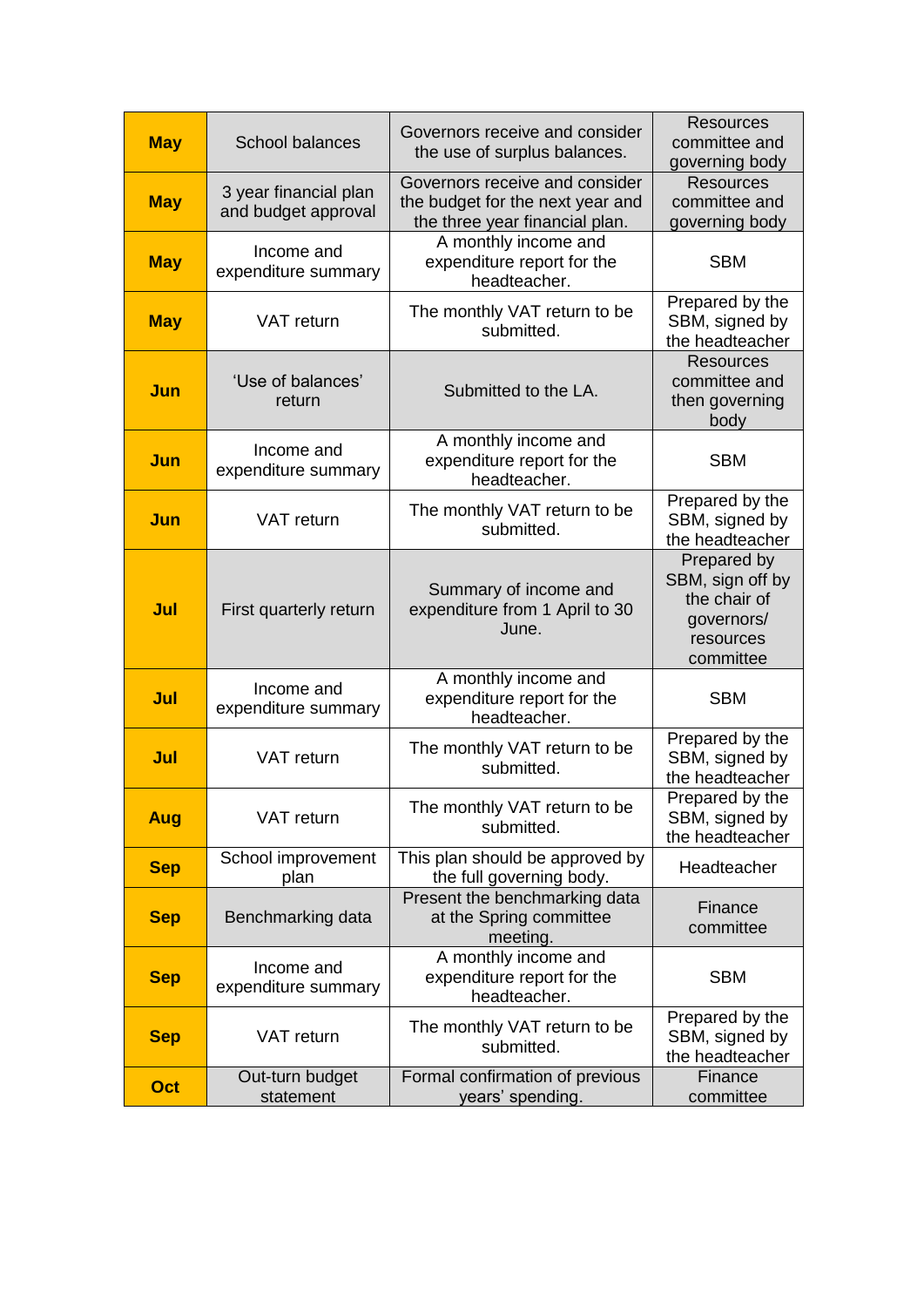| Oct        | Second quarterly<br>return        | Summary of expenditure and<br>income from 1 April to 30<br>September.                                                   | <b>Resources</b><br>committee and<br>governing body  |
|------------|-----------------------------------|-------------------------------------------------------------------------------------------------------------------------|------------------------------------------------------|
| Oct        | Governors allowance<br>policy     | This policy is renewed as<br>required.                                                                                  | <b>Resources</b><br>committee and<br>governing body  |
| Oct        | Terms of reference                | The terms of reference are<br>reviewed annually with<br>recommendations passed on to<br>the governing body.             | <b>Resources</b><br>committee and<br>governing body  |
| <b>Oct</b> | <b>Committee meeting</b>          | Hold the Autumn meeting at this<br>time.                                                                                | <b>Resources</b><br>committee                        |
| <b>Oct</b> | Register of business<br>interests | Updates to the register of<br>business interests of each<br>governor.                                                   | Governing body                                       |
| Oct        | Income and<br>expenditure summary | A monthly income and<br>expenditure report for the<br>headteacher.                                                      | <b>SBM</b>                                           |
| <b>Oct</b> | VAT return                        | The monthly VAT return to be<br>submitted.                                                                              | Prepared by the<br>SBM, signed by<br>the headteacher |
| <b>Nov</b> | School funding<br>consultation    | The LA publishes the proposal for<br>school funding arrangements for<br>the next financial year and seeks<br>responses. | <b>SBM</b>                                           |
| <b>Nov</b> | Income and<br>expenditure summary | A monthly income and<br>expenditure report for the<br>headteacher.                                                      | <b>SBM</b>                                           |
| <b>Nov</b> | VAT return                        | The monthly VAT return to be<br>submitted.                                                                              | Prepared by the<br>SBM, signed by<br>the headteacher |
| <b>Dec</b> | Income and<br>expenditure summary | A monthly income and<br>expenditure report for the<br>headteacher.                                                      | <b>SBM</b>                                           |
| <b>Dec</b> | VAT return                        | The monthly VAT return to be<br>submitted.                                                                              | Prepared by the<br>SBM, signed by<br>the headteacher |